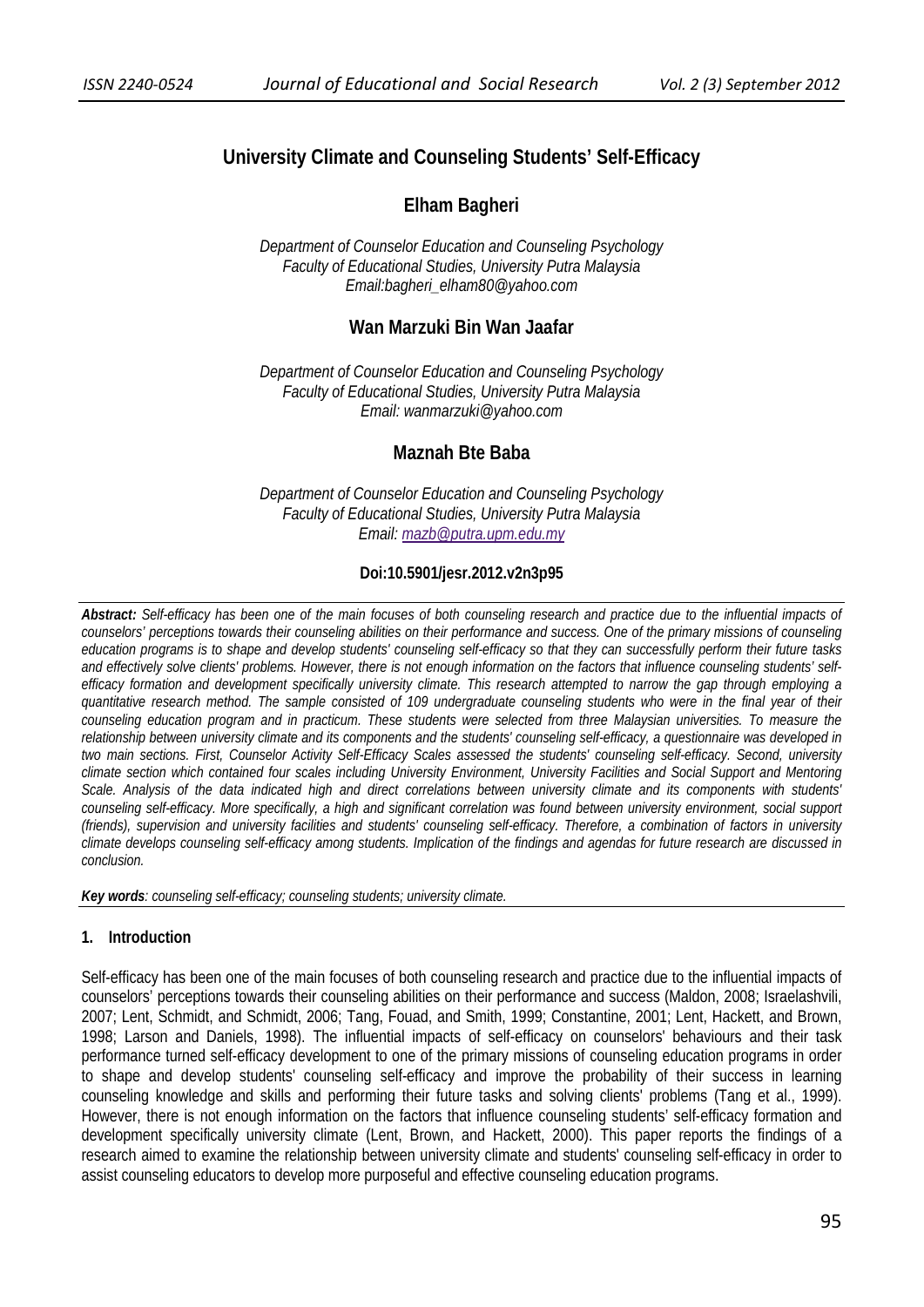### **2. Counseling self-efficacy: Definition and importance**

From early 1980s, scholars introduced social cognitive theory and self-efficacy construct (Bandura, 1977) to career development theory (Hackett and Betz, 1981) based on the assumption that self-efficacy highly influences job performances (Judge and Bono, 2001). Accordingly, counseling researchers adapted self-efficacy to explain different aspects of counselors' behaviours and their task performance development. Researchers attempted to define and measure the concept and identify its impacts on initiation of counselors' behaviour as well as the process and outcomes of their counseling performances (Maldon, 2008; Israelashvili, 2007; Lent et al., 2006; Tang et al., 2004; Lent et al., 2000, Larson and Daniels, 1998; Sharpley and Ridgway, 1993)*.*

Counseling self-efficacy has been defined as individuals' beliefs in their abilities to successfully perform various challenging and complex tasks of a counselor and effectively solve clients' problems (Manstead and Van-Eekelen, 1998; Newby-Fraser and Schlebusch, 1998; Pajares, 1996; Lane, Daugherty, and Nyman, 1998). To successfully cope with the challenges and difficulties associated with counseling career particularly, counseling different clients with different behavioural and mental problems, counselors need to posse a strong confidence in their capability and persistence to successfully accomplish counseling tasks and roles. Accordingly, a robust body of researchers examined the association between counseling self-efficacy and counselors' performance and success in solving their clients' problems. Tang et al. (2004) emphasize that "As counselors enter the field; self-efficacy is an important determinant of their ability to assume their roles as professionals with success and confidence" (p. 71). Bradley and Fiorini (1999) postulated that counselors' confidence in their capability to identify and use counseling strategies and skills directly influence the quality of the counseling service they offer and their effectiveness in solving clients' problems. Therefore, individuals' counseling performance can be measured by their counseling self-efficacy perceptions.

There is a strong consensus among scholars about distinctive impacts of counseling self-efficacy on counseling knowledge attainment, ability and skill development, and performance improvement. Specifically, researchers highlighted the significant influences of counseling self-efficacy on counseling effectiveness in solving clients' problems (Larson and Daniels, 1998; Wolters and Pintrich, 1998; Larson, Suzuki, Gillespie, Potenza, Bechtel, and Toulouse, 1992; Sharpley and Ridgway, 1993), quality of their counseling services and actions during a given session expending efforts and performing the complex and challenging tasks of a counselor (Constantine, 2001), and improvising multiple sub-skills to manage ever-changing circumstances (Larson and Daniels, 1998).

Despite the influential impacts of self-efficacy on selection into counseling career and a counselor performance and effectiveness in solving clients' problems, studies on counseling self-efficacy mostly focused on the association between counseling self-efficacy and various variables such as outcome expectations, affective arousal, and self-development (Daniels, 1997; Ridgway and Sharpley, 1990). Therefore, there is a scarcity of knowledge and understanding on the impacts of environmental factors on counseling self-efficacy and specifically in relation to the social cognitive theory (Larson and Daniels, 1998).

## **3. Counseling self-efficacy of counseling students**

Counseling psychology scholars have attempted to understand and improve process of developing counseling knowledge and skills in individuals (Russell, Crimmings, and Lent, 1984) particularly in students who are in the process of learning and developing their counseling skills through counseling education and training programs (Larson et al., 1992). One useful approach was applying the social cognitive theory and specifically self-efficacy in developing counseling skills among students based on the assumption that self-efficacy can highly be improved in early stages of its development (Bandura, 1977). In fact, self-efficacy highly influences university students' motivation, learning, performance, and achievements in counseling. With high self-efficacy, students can better acquire counseling knowledge and skills (Daniels, 1997; Larson et al., 1992).

Understanding and measuring counseling self-efficacy in counseling students is not only important in its initial motivation to learn and development but can be applied for designing effective interventions particularly counseling education and training programs to build and improve counseling self-efficacy in counseling students (Betz, 2004; Larson et al., 1992). More specifically, it can be applied to improve counseling students' achievement and persistence in learning counseling knowledge and skills and their abilities to perform various challenging roles and tasks of a counselor (Tobian, 2006; DeWitz and Walsh, 2002).

By definition, counseling students' self-efficacy is "counselor trainees' judgments of their capabilities to counsel successfully in counseling" (Larson et al., 1992). Students with low counseling self-efficacy perceive themselves as unable to successfully learn counseling knowledge and skills, perform the tasks of a counselor, cope with the challenges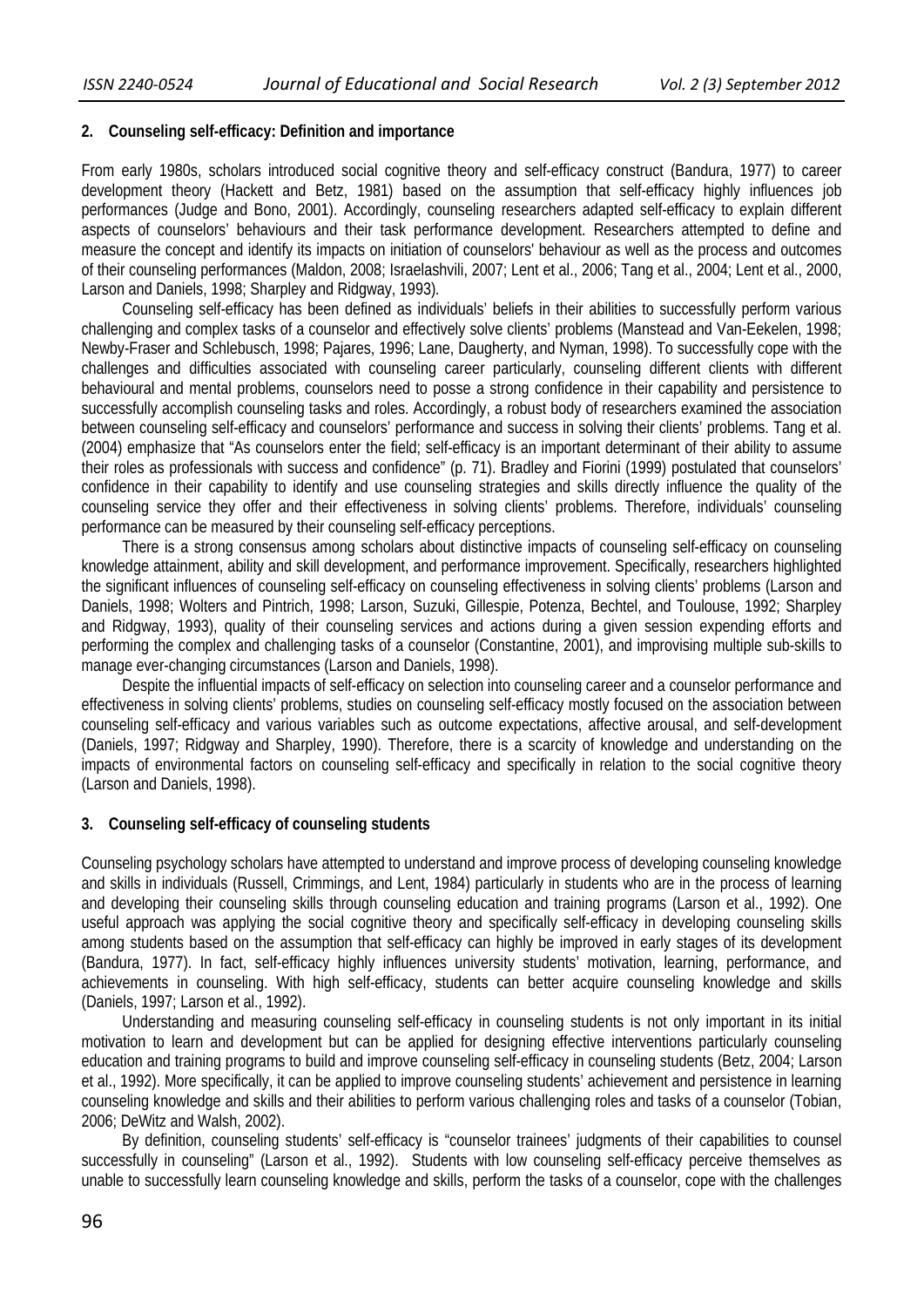involved in counseling clients, and experience various difficulties in cognitive processes and emotional arousal associated with counseling career even though they may have the required knowledge and skills (Klomegah, 2007; Larson and Daniels, 1998; Lane et al., 1998; Pajares, 1996; Bandura, 1977). Therefore, they may not choose counseling as their future career path and be successful in dealing with the challenges and difficulties of learning counseling knowledge and skills and effectively performing counseling tasks and roles (Lent et al., 2003; Larson et al., 1992).

Drawing upon the social cognitive theory assumptions that self-efficacy is most malleable at first stages of formation and can be improved by environmental factors (Bandura, 1977), counseling educators and researchers focused on inhabiting and improving counseling students' self-efficacy as one of the main objectives of counseling education and training programs (Tang et al., 2004; Barbee, Scherer, and Combs, 2003; Daniels and Larson, 2001). In fact, counseling education and training programs should prepare future counselors not only with counseling knowledge and skills, but also with the competence and confidence that are vital for various demands of counseling profession (Larson et al., 1992).

A growing body of literature focused on identifying different factors affecting counseling students' counseling selfefficacy and methods for enhancing their perceptions toward their counseling capabilities specifically through mastery experience, vicarious experience, verbal persuasion, and emotional arousal (Maldonado, 2008; Carroll and Garavalia, 2004; Al-Darmaki, 2004; Barbee et al., 2003; Bandura, 1977). Moreover, researches concentrated on qualifying and measuring counseling self-efficacy among counseling students.

#### **4. University climate and students' self-efficacy**

University climate has been one of the main focuses of research in universities in order to improve university environment and consequently students' motivation, retention, and achievement (Love, Trammell, and Cartner, 2010; Hart and Fellabaum, 2008; Vogel, 2008; Edman and Brazil, 2007; Gloria and Ho, 2003). However, there is no commonly accepted conceptual definition and instrument for measuring university climate and its impacts on students' self-efficacy (Hart and Fellabaum, 2008). The majority of researchers defined university climate as students' perceptions, attitudes, and experiences toward distinctive attributes of the university that influence their motivation, learning, and behaviour (Cress, 2002; Woodard and Sims, 2000; Peterson and Spencer, 1990).

These distinctive characteristics include campus environment or learning environment, physical structure, and interactions between students and academics and staffs (Marshall and Roblyer, 2002). Suzana Haron, Wan Marzuki Wan Jaafar, Maznah Baba. (2010) classified effective learning institution climate into four categories. First, physical environment that is provision of effective infrastructures and learning opportunities for students, second, social environment that facilitates communication and interaction between students and people who have a hand in the process of teaching and learning third, affective environment that creates a sense of affiliation, belongingness, and self-esteem in students and finally, academic environment that provides the required learning opportunities for exploring and flourishing students' talents and potentials.

The relationship between learning institutions' climate and students' self-efficacy has been documented in the literature (Rowe, Kim, Baker, Kamphaus, and Horne, 2010; Wan Marzuki Wan Jaafar., Othman Mohamed., Ab. Rahim Bakar., and Rohani Ahmad Tarmizi, 2009; Tobian, Ralph, Muller, Lauren, Turner, 2006; Gloria and Ho, 2003). In a content analysis of 188 university climate researches, Hart and Fellabaum (2008) concluded that the majority of studies have been conducted on the perceptions of university employees toward university climate. Therefore, research on students' perceptions toward university climate and its impacts on their learning and achievement particularly in Malaysia is scarce.

Moreover, there is not a standardized instrument to measure university climate. Therefore, the studies assessed various dimensions of campus climate. Edman and Brazil (2007) examined the relationship between university climate and academic self-efficacy among 475 students from different ethnic groups. The findings indicate that campus climate correlates with students' academic self-efficacy and students from different ethnic minority groups are more dissatisfied with campus climate. The following sections review the literature on specific components of university climate and students' self-efficacy improvement (Figure, 1).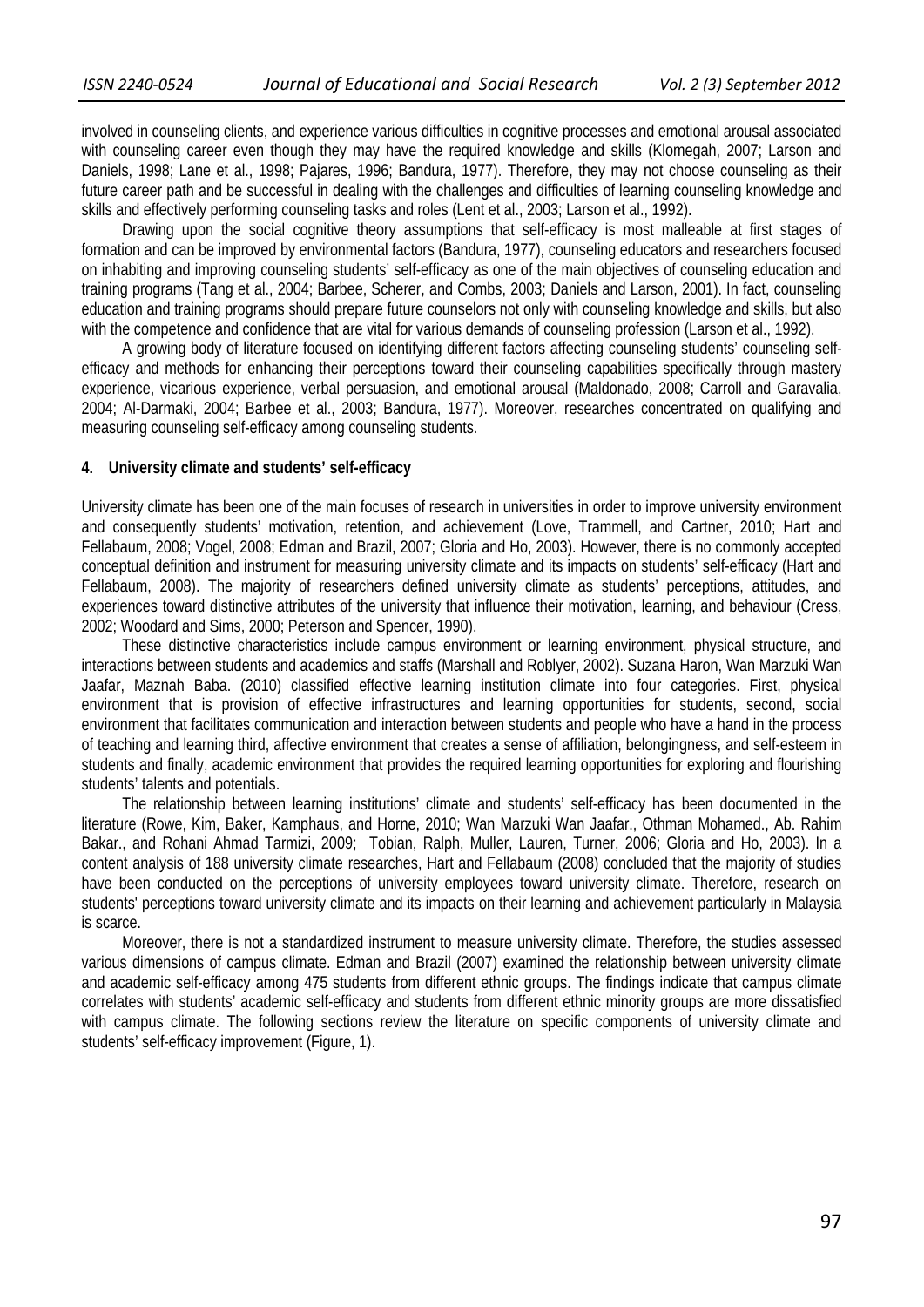

**Figure 1**: Relationship between University Climate and Counseling Students' Self-Efficacy

### *4.1 University environment and students' counseling self-efficacy*

University not only targets to improve cognitive abilities and skills of students but it should also aims to provide the social and interpersonal environment and physical facilities that improve students' satisfaction, retention, and achievement (Gloria, Castellanos, & Orozco, 2005). In fact, university environment highly influence students' cognitive abilities and skills development (Steele and Aronoson, 1995). From Castillo, Conoley, Choi-Pearson, Archuleta, , Van Landingham, Phoummarath (2006) point of view "The university environment is the social and cultural conditions, which include practices, policies, and behaviours that constitute the working and learning environment" (p. 268). Castillo et al. (2006) emphasized that university culture contains values, beliefs, and behaviours of individuals who interact in the university and highly impact the university environment.

 A review of the literature shows that the research findings on the impacts of university environment on different aspects of students' cognitive abilities and skills development and achievements are inconsistent. While some researchers found significant relationship between different aspects of university environment including faculty diversity orientation, presence of students from various backgrounds, and scholarships and students' academic achievements (Byars and Hackett, 1998; Astin, 1993), others failed to report a significant difference between university environment and students' learning gains (Pike, Shannon, Lawrimore, McGee, Taylor, and Lamoreaux, 2003). Regarding students' selfefficacy in performing specific tasks of careers, Fuertes et al. (1994) found that factors in university environment such as the quality of teaching and respect from professors affect students' self-efficacy. Specifically for counseling students' selfefficacy, Lent et al. (1994) developed a model in which self-efficacy mediates the impacts of environmental factors.

 Conducting a study on 160 Asian American university students, Gloria and Ho (2003) found a significant relationship between self-efficacy and students' perceived university environment. Specifically, the results showed that higher positive perceptions of the university environment were significantly related to higher self-efficacy. Castillo et al. (2006) examined the relationship between 175 Latino students' perceptions of the university environment and their resistance. The authors concluded that perceptions of university environment highly affect students' perseverance in facing the barriers and their attitudes toward resistance in university.

### *4.2 Social support and students' counseling self-efficacy*

Social environment of a learning institution that facilitates communication and interaction between students, academics, and staffs significantly influence counseling students' sense of counseling self-efficacy (Suzana Haron et al., 2010). According to social cognitive theory (Bandura, 1977), social support is one of the influential factors in building and improving students' counseling self-efficacy. Furthermore, students with higher self-efficacy more likely integrate with the society and seek social support to improve their performances (Griffin, 1992). Shummaker and Hill (1991) defined social support in terms of both existence and type of interactions as well as function and resources of connections in a social network.

In general, the social support that students receive from academics, faculty staffs, and peers as a result of their communications and interactions highly influence their academic success, persistence rate, self-esteem, stress management, and maturity in social interactions (Booker, 2007; Griffin, 1992; Allen and Haniff, 1991; Davis, 1991). Specifically, social support has a significant and positive correlation with students' self-efficacy (Nebbitt, 2009; Gloria and Ho, 2003).

Examining the relationship between social support, campus climate, and academic self-efficacy among 475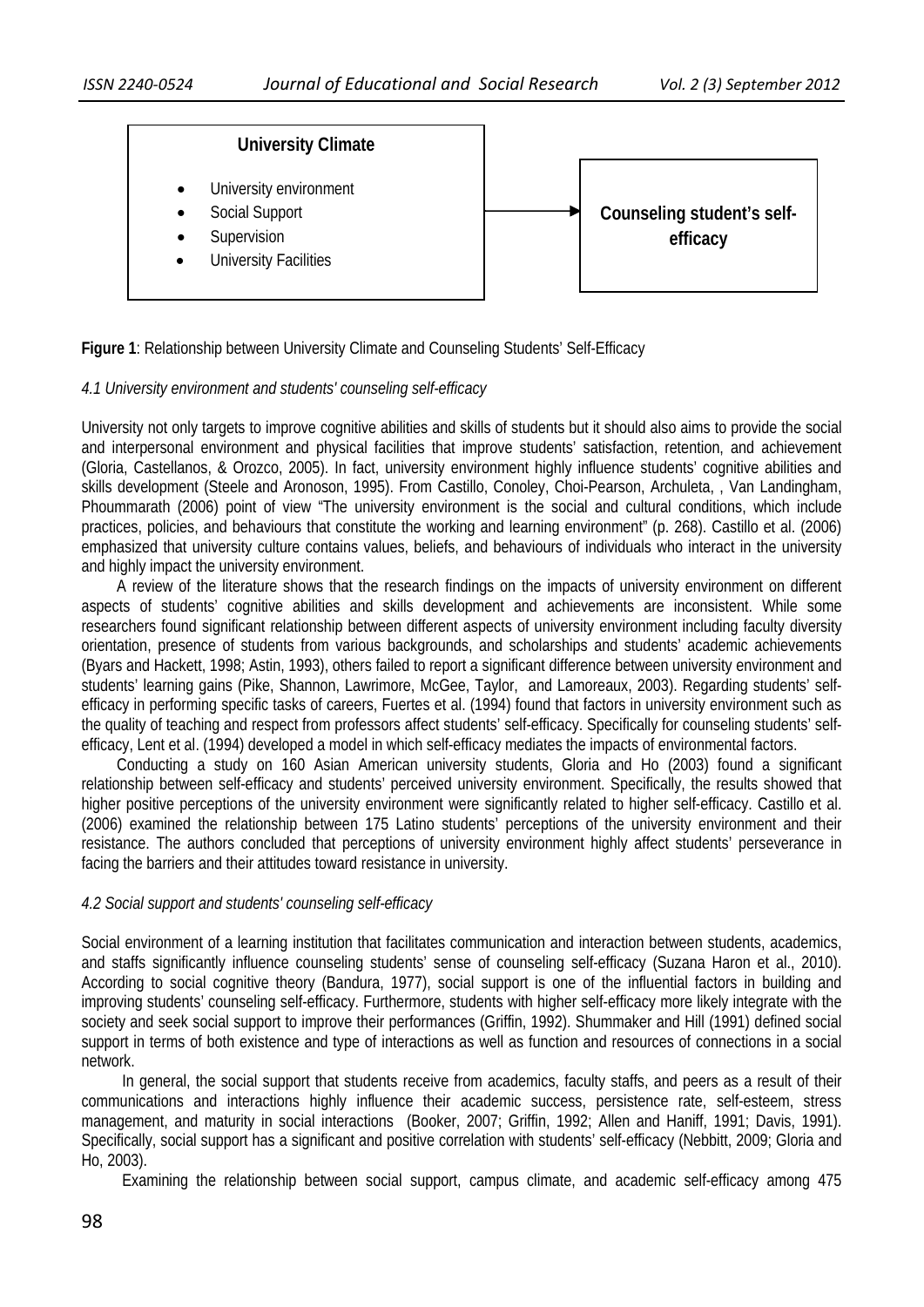students, Edman and Brazil (2007) provided evidence for significant impact of social support that students receive from academics, faculty staffs, and peers and self-efficacy of students. Dwyer and Cummings (2001) found significant correlation between social supports that students receive from their friends and their coping strategies. It is argued that interactions with peers affect students' self-efficacy by group norms, aspiration, and performance improvement (Prussia and Kinicki, 1996). Pajares and Schunk (2001) explained the impacts of peers on students' self-efficacy through observation and their peers making errors, behaviours in facing challenges, and verbalized emotive statements.

## *4.3 Supervision and students' counseling self-efficacy*

A review of the literature on the factors influencing counseling self-efficacy shows that supervision plays a critical role in inhabiting and developing self-efficacy among counselors (Nilsson and Duan, 2007; Cashwell and Dooley, 2001). Specifically, university students who are in the process learning counseling abilities and skills need to be highly supported by a close supervision. Young (2008) emphasized that "supervisors are vital guides throughout the journey, especially in the beginning" (p. 14). Maldoado (2008) highlights supervision as a critical part of a counselor education and developing counseling skills in students.

Supervision process is a set of supervisory behaviours that help supervisees to apply their knowledge, skills, and experiences to effectively counsel clients and thus it aims to facilitate the supervisee's personal and professional development (Bradley, 1989). Therefore, supervisors play different roles to help supervisees learn and develop counseling knowledge and skills from the beginning to the stage that they can independently counsel and supervise themselves to improve their performances (Littrell, Lee-Borden, and Lorenz, 1979). Bernard and Goodyear (1992) defined supervision as "An intervention that is provided by a senior member of a profession to a junior member or members of the same profession" (p. 4). The findings of a study conducted by Larson et al. (1992) provided empirical support for the positive relationship between receiving supervision and students' counseling self-efficacy. A comparison between 22 students receiving regular supervision and 11 students who received little or no supervision showed the students receiving regular supervision had higher counseling self-efficacy (Cashwell and Dooley, 2001).

Importantly, supervisors play both promoting and inhabiting roles in their relationship with counseling students. The findings of a research conducted by Smith (2007) show that supervisees had both positive and negative experiences such as structuring, struggling, connecting, and trusting in their relationship with their counseling supervisors. The author concludes that the supervisory relationship supports development of counseling skills in students; though the relationship is not always a comfortable one. Conflict in supervisory relationship is partially due to the nature of the relationship between counseling students and supervisors and highly influences students' perceptions of their counseling abilities and skills (Nelson and Friedlander, 2001).

Foster, Dale, Brown (2007) looked at the supervisory relationship through attachment angle where in a mutual and secure-based relationship with the supervisor builds and develops counseling abilities and skills in students. The authors concluded that students "with an insecure attachment to their supervisor demonstrated low levels of professional development" (Foster et al., 2007, p. 353). Nilsson and Duan (2007) examined the relationship between supervision experiences and counseling self-efficacy among 69 supervisees from different racial minorities. Emphasizing that cultural backgrounds of both supervisors and supervisees impact the content, process, and outcome of supervision process, the authors found a significant relationship between supervision and students' self-efficacy.

Fernando and Hulse-Killacky (2005) investigated the relationship between supervisory styles (attractiveness, trustworthiness, and task-oriented) and perceived self-efficacy of 82 Master's level counseling students. Emphasising that supervisors need to apply varied styles in their interactions with supervisees, the authors found that the task-oriented style was the only supervisory style that enhanced students' counseling self-efficacy. The authors concluded that if supervisors identify specific factors that affect the outcomes of their supervision process, they can adapt more effective supervision practices.

Daniels and Larson (2001) examined the relationship between both positive and negative feedbacks that supervisees receive from their supervisors and their counseling self-efficacy. The findings demonstrated that supervisors' positive feedbacks improve supervisees' counseling self-efficacy. While, negative feedbacks from supervisors decrease the supervisees' counseling self-efficacy.

In addition, mentors who are more experienced individuals and act as role models of the behaviours have influential impacts on improving counseling students' self-efficacy (Landino, 1998). In fact, mentoring is a critical way to provide on-campus support for students (Hinderlie and Kenny, 2004). Paglis, Green, and Bauer (2006) tested the effectiveness of mentoring in improving doctoral students through a longitudinal study. The researchers concluded that mentoring improves students' self-efficacy. However, further investigation is needed to examine whether supervisors and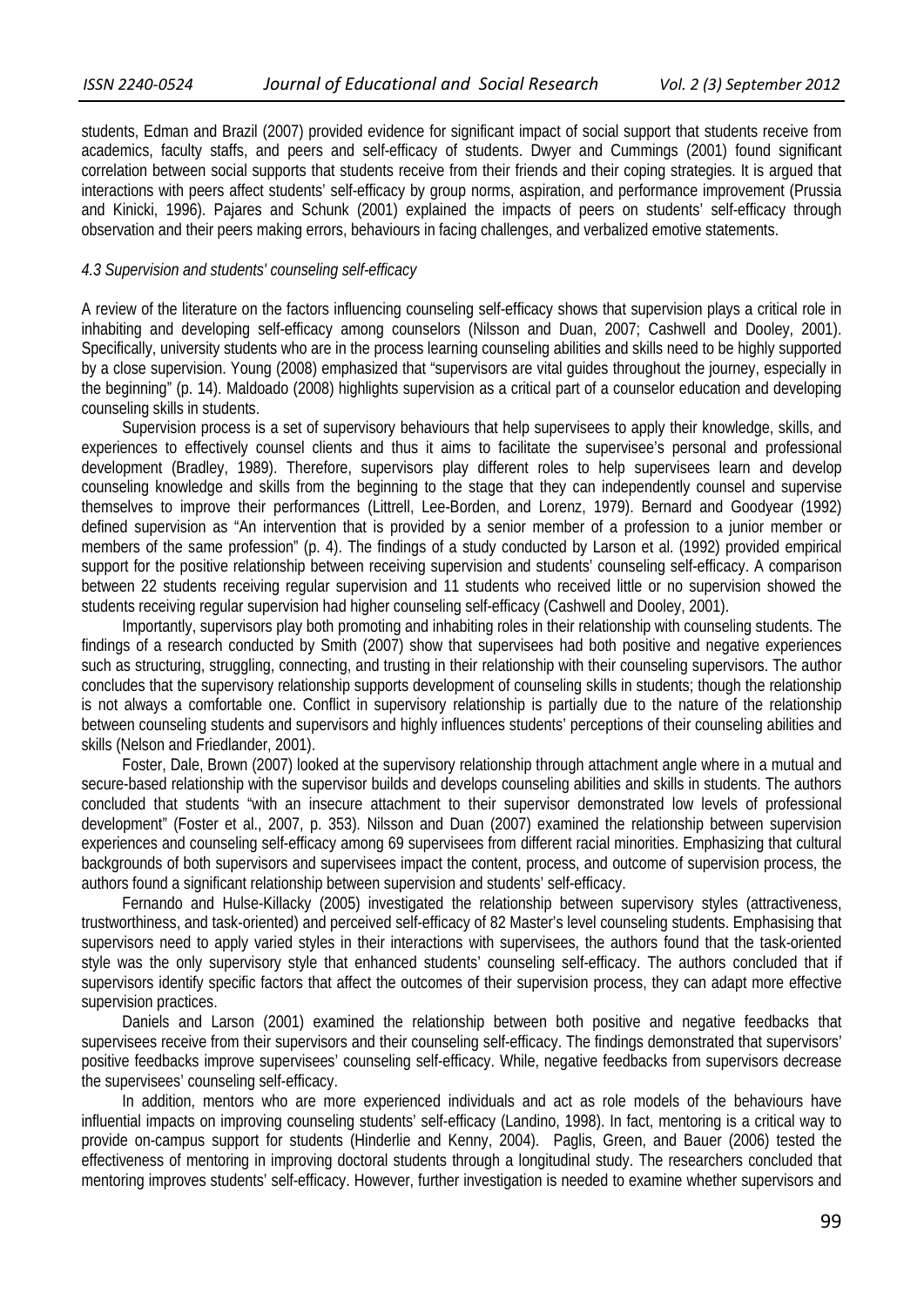mentors in a different counseling education system setting than America still affect students' counseling self-efficacy formation and development (Larson and Daniels, 1998).

### *4.4 University facilities and students' counseling self-efficacy*

The effectiveness of university learning facilities and specifically electronic information searching system directly affect students' academic experience and performance and create a positive attitude and a strong motivation in students to learn and practice their skills to improve their performances (Susskind, 2005; Ren, Dana, Rutgers, 2000). Griffin (1992) highlighted the importance of campus facilities in improving students' satisfaction with college life. Availability of facilities is only the first step in providing effective learning opportunities for students and students need to know how to effectively use the facilities to improve their knowledge and skills (Ren et al., 2000). Furthermore, students need to be provided with their specific needs and feel that faculty members and staffs care about them and provide them the facilities to succeed (Lopp, 1999).

Recently, Rowe et al. (2010) focused on the impacts of classroom environments on students' self-efficacy. The researchers highlighted the influences of classroom dimensions on students' motivation, involvement in class activities, social skills and competencies, and academic achievements. The findings demonstrated a significant relationship between classroom demotions and students' higher self-efficacy. Ren et al. (2000) investigated the relationship between existence of library electronic facilities and instruction to search electronic information sources for doing course assignments and projects and self-efficacy of 85 undergraduates. The findings showed a significant higher self-efficacy in electronic information searching among the students who received library instructions than the students who did not receive the instruction. Despite the critical importance of university facilities in improving students' self-efficacy, there is little knowledge on provision of specific facilities that counseling students require to learn and develop counseling skills and the impacts of these facilities on improving their counseling self-efficacy.

## **5. Method**

This study employed a quantitative survey method to investigate the corelations between university climate and its components and counseling student's self-efficacy.

### *5.1 Participants*

The participants were selected by simple random sampling method. The sample comprised 109 final year students who were undergoing Bachelor of guidance and counseling courses and practicum programs in first semester of 2008-2009 at three Malaysian universities. The universities involved in this research were University Putra Malaysia, University Malaya, and University Science Islamic Malaysia. The number and percentage of students from each university involved in this study are illustrated in Table 1.

| <b>University</b> | Frequency | Percent |  |
|-------------------|-----------|---------|--|
| <b>UPM</b>        | 15        | 13.8    |  |
| <b>UM</b>         | 34        | 31.2    |  |
| <b>USIM</b>       | 60        | 55      |  |
| Total             | 109       | 100     |  |

**Table 1.** The Frequency Distribution of the Students' of Three Universities

The majority of the participants were females (82.6%) and between 21-23 years old (50.5%). Of the 109 students 104 (95.4%) were Malay, 4 were Chinese (3.7%) and 1 was Indian (.9%). The majority of the students (n=67, 61.5 %) did not have any previous experience in counseling. This indicates that counseling self-efficacy of the majority of the students were shaped and developed by the university counseling education programs.

# *5.2 Instruments*

A questionnaire was developed based on previous researches to measure the relationship between university climate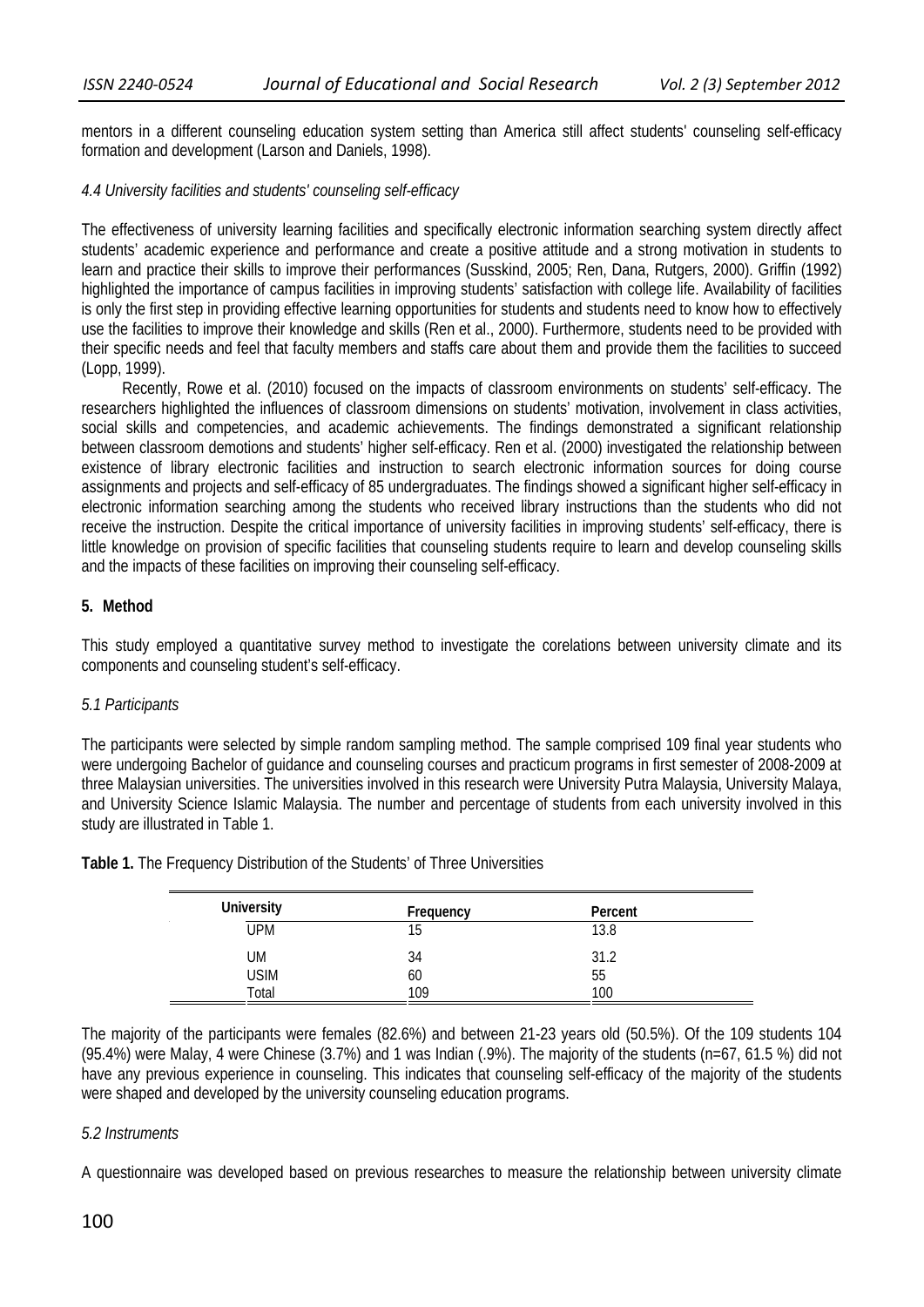and counseling students' self-efficacy. The questionnaire comprised two main sections and a total of 62 items (Table. 2). First section measured the students' counseling self-efficacy. This section included 41 items of Counselor Activity Self-Efficacy Scales (CASES, Lent et al., 2003). The students were asked to rate their confidence in each item on a 9 point Likert scale (from  $0 = No$  confidence, to  $9 = at$  all confidence). This section measured the students' confidence in three main tasks of counselors including Helping Skills Self-Efficacy, Session Management Self-Efficacy, Counseling Challenges Self-Efficacy. The reliability of this section to measure students' counseling self-efficacy was confirmed by obtaining a Cronbach alpha = .98.

The second section assessed university climate components including university environment, university facilities, social support (friends), and supervision in five point Likert scale (from  $1 =$  Not at all, to  $5 =$  very true). University environment included 14 items of University Environment Scale developed by Gloria et al. (1996) and measured counseling students' perceptions about different aspects of the environment provided for counseling students in their universities The university facilities provided for counseling students were measured by University Facility scale (Poh Ju Peng et al., 2006) which encompassed 23 items. The social support that counseling students received was assessed by Social Support Scale (Gloria, Robinson Kurpius, Hamilton, and Willson (1999). This study focused only on supports that students receive from their friends because based on the previous studies university students' self-efficacy is more influenced by their peers rather than their family (Lundberg, Yngwe, Stjame, Bjork, and Fritzell, 2008). The final 5 items of this section were devoted to measuring supervision based on Mentoring Scale developed by Gloria (1993). The reliability test of this section also showed that it is highly reliable for measuring university climate (alpha= .90). The students were also asked to provide their demographic information including age, gender, race and counseling-related experience. We administrated 139 questionnaires of which 109 questionnaires were completed.

| Table 2. Scales and Number of Items |
|-------------------------------------|
|-------------------------------------|

| No    | <b>Instrument</b>                              | No. Items |  |
|-------|------------------------------------------------|-----------|--|
|       | <b>Counselor Activity Self-Efficacy Scales</b> |           |  |
|       | University Environment                         | 14        |  |
|       | <b>University Facilities</b>                   | 23        |  |
|       | Social Support                                 | 20        |  |
|       | Mentoring Scale (Supervision)                  |           |  |
| Total |                                                | 62        |  |

#### **6. Results**

Analysis of multiple regression model indicated high contributions of university climate components including university environment, social support, university facilities, and supervision on counseling students' self-efficacy. Table 3 shows standard error of the coefficients, *t*-test and corresponding *p*-value for each variable.

#### **Table 3.** Coefficients of Variables

|                                                                                              |              |            |          |      | <b>Collinearity Statistics</b> |       |
|----------------------------------------------------------------------------------------------|--------------|------------|----------|------|--------------------------------|-------|
|                                                                                              | Coefficients | Std. Error | t-value  | Sig. | Tolerance                      | VIF   |
| Constant<br>Social support<br>University environment<br>Supervision<br>University facilities | $-30.824$    | 7.277      | $-4.236$ | .000 |                                |       |
|                                                                                              | 1.044        | .186       | 5.616    | .000 | .357                           | 2.802 |
|                                                                                              | 2.565        | .401       | 6.397    | .000 | .208                           | 4.804 |
|                                                                                              | 2.813        | .713       | 3.943    | .000 | .295                           | 3.394 |
|                                                                                              | .960         | .175       | 5.478    | .000 | .228                           | 4.388 |

As illustrated in the table, the p-value of each regression coefficients is significant at the 0 %. This means the four independent variables social support, university environment, supervision and university facilities have influential impacts on the students' counseling self-efficacy. The value of  $R^2$  is 0.93 which is quite high. That is, the dependent variable, Selfefficacy, is explained 93% by the four independent variables which is quite satisfactory. Analysis of Variance (ANOVA) was performed to explore the overall significance of the regression parameters (Table 4). The table shows that *F*-statistic is highly significant at the *p* value of 0.00.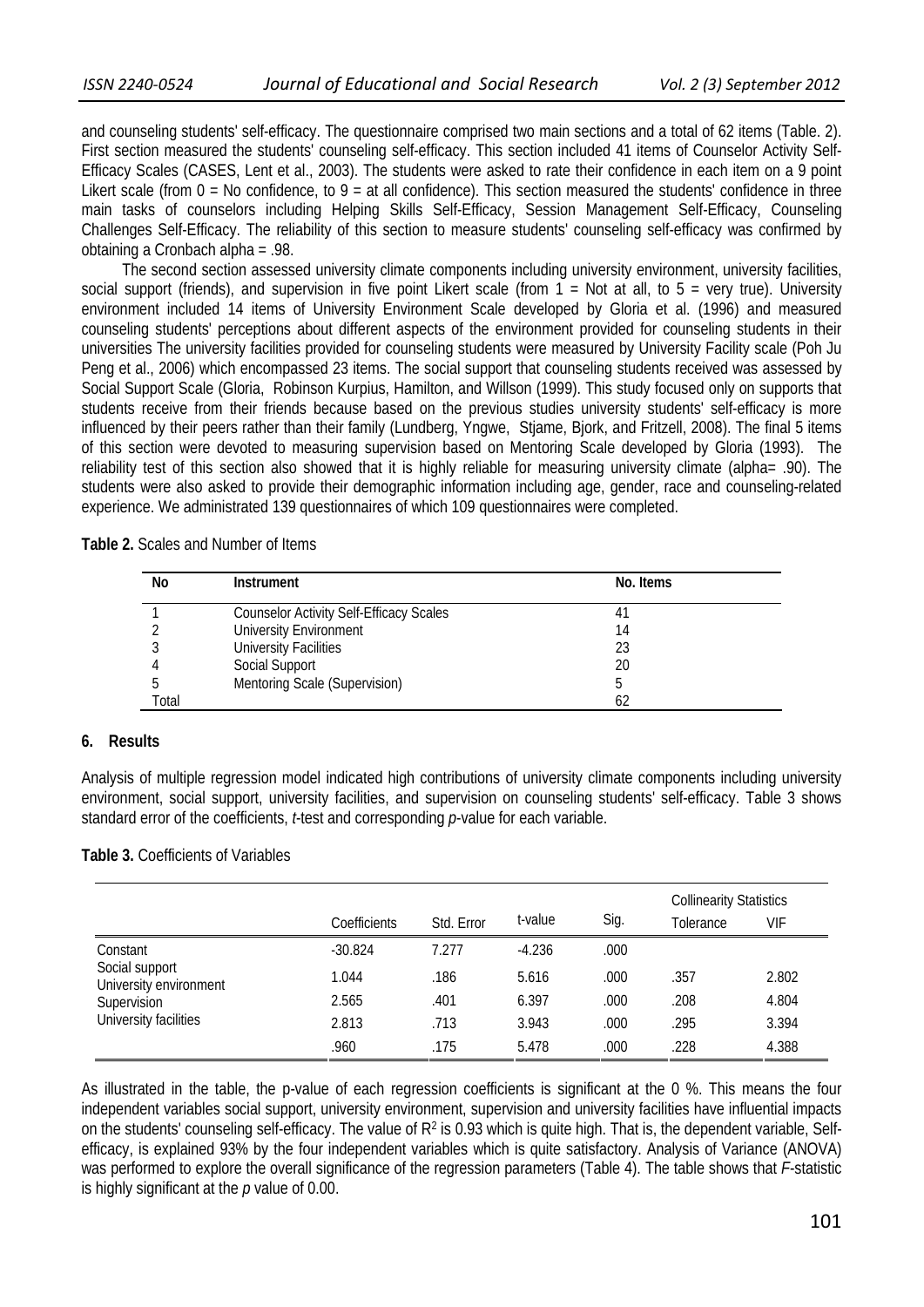| Sources of Variation | Sum of Squares | Df  | Mean Square |         | Sig.  |
|----------------------|----------------|-----|-------------|---------|-------|
|                      | 201198.698     |     | 50299.675   | 375.678 | .000a |
| Regression           | 13924.586      | 104 | 133.890     |         |       |
| Residual<br>Total    | 215123.284     | 108 |             |         |       |

#### **Table 4.** Analysis of Variance (ANOVA)

a. Predictors: (Constant), university facility, social support , supervision, university environment

b. Dependent Variable: self-efficacy

This study also examined the relationship between each components of university climate and the students' counseling self-efficacy. Analysis of correlation coefficient values and correlation test (Table 5) indicates a high significant correlation between these variables.

**Table 5.** Correlation Coefficients between Self-Efficacy and University Environment

| Variables              | Pearson Correlation Sig.<br>(2-tailed) | Sig  | n   |
|------------------------|----------------------------------------|------|-----|
| University environment | $0.92$ **                              | 0.00 | 109 |
| Social support         | $0.85$ **                              | 0.00 | 109 |
| Supervision            | $0.85$ **                              | 0.00 | 109 |
| University facilities  | $0.90^{**}$                            | 0.00 | 109 |

\*\*. Correlation is significant at the 0.01 level (2-tailed).

As table 5 shows there exists a high significant correlation between university environment (.92), social support that the students receive from their friends (.85), supervision and mentoring (.85), and university facilities (.90) and the students' counseling self-efficacy.

### **7. Discussion**

This study aimed to examine the relationship between university climate and counseling students' self-efficacy in order to facilitate developing more purposeful and effective counseling education at universities specifically in Malaysia. Overall, the findings of this study indicated a high significant correlation between university climate and students' counseling selfefficacy. University climate as students' perceptions, attitudes, and experiences toward distinctive attributes of the university highly influence their motivation, learning, and behavior (Cress, 2002; Woodard and Sims, 2000; Peterson and Spencer, 1990). The findings of this research confirm the significant impact of university climate on developing students' confidence in their ability to perform the tasks and roles of a counselor (Gloria and Ho, 2003). The empirical evidence provided by this study on significant contribution of university climate in enhancing students' sense of counseling selfefficacy is one of the least studied factors on the impact of environmental factor in building students' counseling selfefficacy (Lent et al., 2000).

Furthermore, this study showed a significant correlation between university environment and counseling students' self-efficacy. Bandura (1977) postulated that self-efficacy is affected by environmental factors and specifically education. This finding supports the social cognitive theory by finding a significant correlation between university environment and the specific supports provided in the environment and counseling students' perceptions of their counseling knowledge, abilities and skills. More specifically, the findings demonstrated a significant correlation between attentions given to counseling students' needs by academic and faculty staffs and provision of communication and interaction opportunities among counseling students and their counseling self-efficacy. Suzana Haron et al. (2010) emphasized that the social environment of a learning organization that facilitates effective communication and interactions between students' academics and staffs significantly influence counseling self-efficacy of students.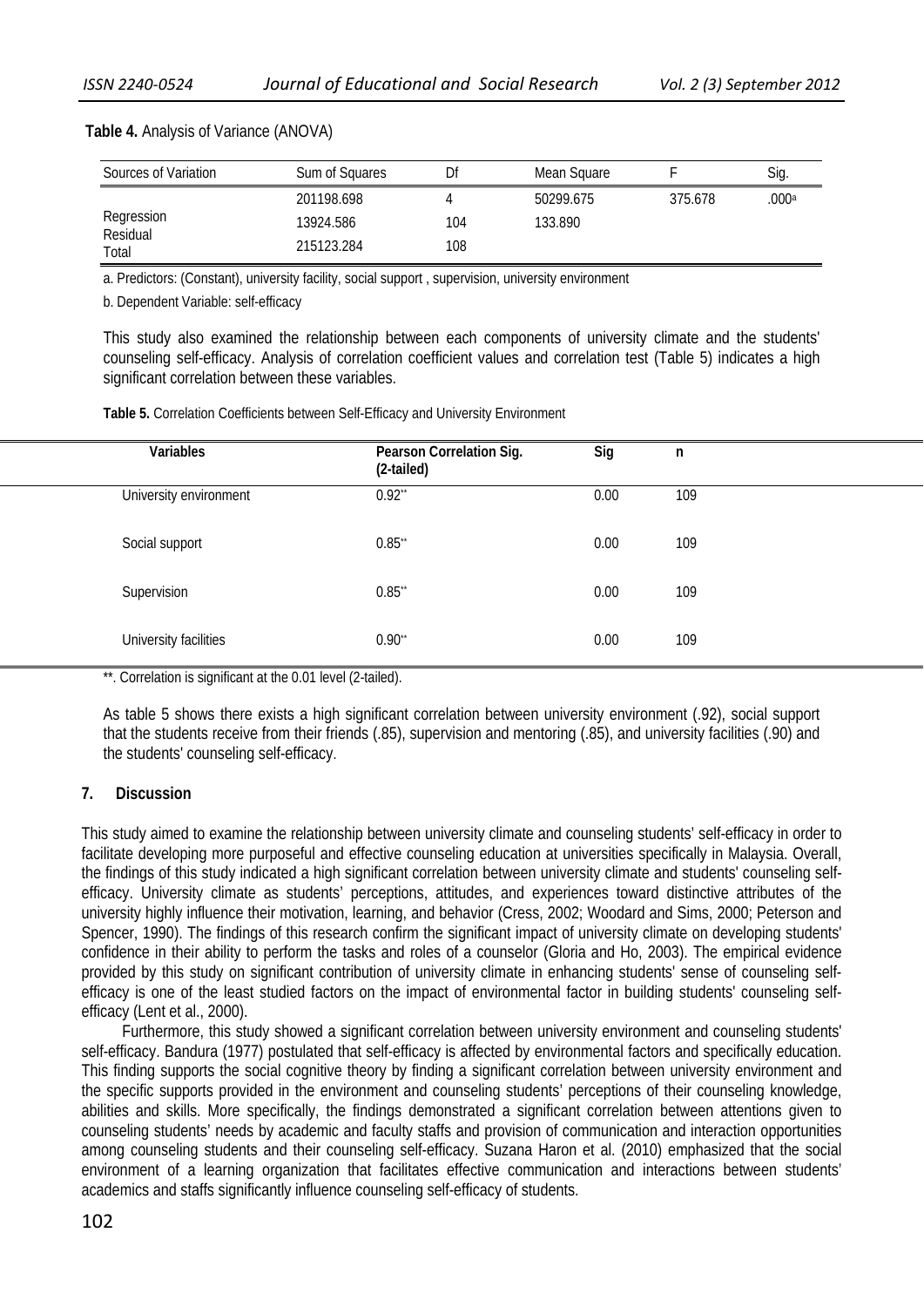Similar findings on the influential impacts of university environment and students' counseling self-efficacy among Latino students (Castillo et al., 2006) and Asian American students (Gloria and Ho , 2003) highlight university environment as one of the core factors in developing counseling self-efficacy among students from different educational and environmental settings. This necessitates provision of a adequate environment in which the specific needs of counseling students are addressed and students can practice and learn challenging counseling knowledge and skills effectively (Borders and Brown, 2005; Bernard and Goodyear, 2004).

The findings of this study indicated a high correlation between social support that the counseling students received from their peers and their counseling self-efficacy. According to the social cognitive theory (Bandura, 1977), social support is one of the influential factors in building and improving individuals' sense of self-efficacy. Therefore, the finding of this research supports the theory in influential impacts of social support and specifically supports from peers and students' counseling self-efficacy. The significant influence of peers in developing students' counseling self-efficacy can be mostly related to the time that university students spend with their peers in the campuses and their great interactions with their friends than their families (Lundberg et al., 2008). This finding support previous research finding indicated a high association between social support that students receive from their peers and their counseling self-efficacy (Booker, 2007; Griffin, 1992; Allen and Haniff, 1991; Davis, 1991).

Dwyer et al. (2001) argue that social support from peers enhances students' strategies in coping with challenges and increases their resistance against problems and difficulties. In fact, interactions with peers who are involved in the same education program and are struggling with learning challenges of the same knowledge and skills improves students' self-efficacy by group norms, aspiration, and performance improvement (Prussia and Kinicki, 1996). Furthermore, peers improve students' self-efficacy through a process of observing their friends making errors, their behaviours in facing with challenges and verbalized motive statements (Pajares and Schunk, 2001). Accordingly, counseling educators should provide opportunities for counseling students to communicate and interact with their peers through organizing them in different counseling groups, clubs and social networks.

According to the findings of this study, one of the significant factors that influence students' counseling self-efficacy improvement is specific facilities provided for counseling students. Lopp (1999) argues that students should be provided with their specific needs and facilities to successfully learn and feel that faculty members and staffs care about them and their specific needs for learning. The effectiveness of university learning facilities in assisting students to learn and practice the skills directly affects their academic experience and performance and creates a positive attitude and a strong motivation in them and thereby improves their self-efficacy (Susskind, 2005). This highlights the importance of providing specific counseling facilities for university students and equipping them with the skills to apply these facilities to improve their counseling knowledge and skills and thereby enhancing their counseling self-efficacy and increasing the probability of their success in their future career as a counselor (Ren et al., 2000).

The findings of this research also support previous research findings in the significant relationship between supervision and counseling self-efficacy of students (Maldoado, 2008; Young, 2008; Nilsson and Duan, 2007; Al-Darmaki, 2004; Cashwell and Dooley, 2001; Daniel and Larson, 2001; Larson et al., 1992) particularly in Malaysia (Wan Marzuki Wan Jaafar et al., 2007). In fact, supervision process is a set of supervisory behaviors that facilitate personal and professional development of counseling students and help them to apply their knowledge, skills and experiences to effectively learn counseling skills and solve clients' problems (Bradley, 1989). In this fundamental relationship, supervisors need to apply varied styles in their interactions with counseling students and specifically use a task-oriented style to more effectively enhance students' counseling self-efficacy and their future career performance and success (Fernando and Hulse-Killacky, 2005).

According to the social cognitive theory (Bandura, 1977) verbal persuasion is an important source of self-efficacy formation and development. The high relationship between supervision and students' counseling self-efficacy can be interpreted by the feedbacks and emotional impressions that the students receive as a result of their interactions with their supervisors particularly the specific and positive feedbacks about their counseling performances that improve counseling self-efficacy (Clark, 2006; Daniels and Larson, 2001; Cashwell and Dooley, 2001; Daniels, 1997; Larson et al., 1992). Additionally, supervisors apply some strategies and interventions that highly enhance their self-efficacy (Crutchfield and Borders, 1997). The results of this study align with previous researches emphasize the critically important role that supervisors play in shaping and developing counseling students' self-efficacy. Therefore, counseling educators should provide counseling students with effective supervisors and equip both supervisors and students with the skills to effectively manage their relationships and interactions. These effective interactions better develop students' counseling knowledge and skills.

One of the main components of supervision factor in this study was mentoring and its relationship with students' counseling self-efficacy. The findings indicated a significant correlation between mentoring and students' counseling self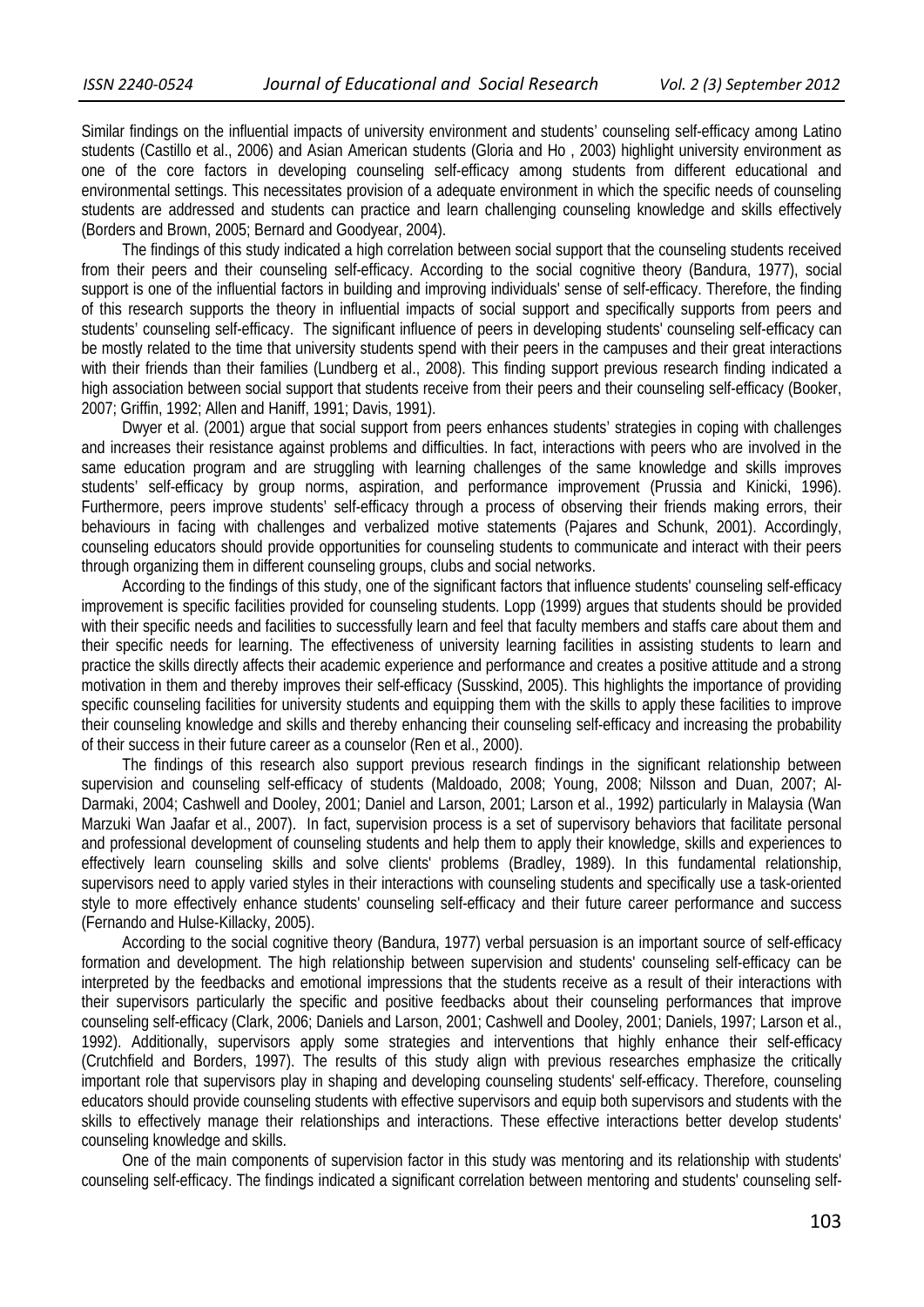efficacy. This confirms previous research results on the key role that mentors play in enhancing students' counseling selfefficacy (Paglis et al., 2006; Hinderlie and Kenny, 2004). Mentors who are more experienced individuals act as students' role models and highly improve their counseling self-efficacy (Landino, 1998). In accordance with social cognitive theory (Bandura, 1977), observing mentors who fulfil challenging tasks with lots of efforts highly improves counseling students' self-efficacy learning. Therefore, the findings of the current study support the social cognitive theory on the influential role that counseling mentors can play in developing students' counseling self-efficacy. This emphasise provision of mentors for counseling students in order to enhance their counseling self-efficacy and thereby improve the probability of their success in their future career path.

### **8. Conclusion and implications**

This study provided empirical evidence for the correlation between university climate and its components and counseling self-efficacy of Malaysian university students based on which development of more purposeful and effective counseling education programs, curriculum and delivery methods would be possible. From the findings, it can be concluded that university climate is a critically significant factor in counseling self-efficacy development among university students that should be given more attention in order to improve the possibility of students' success in solving their future clients' problems.

Furthermore, each of university climate components including university environment, social support, supervision, and university facilities has significant contribution to students' counseling self-efficacy development. Therefore, a combination of variables in university climate builds and develops students' counseling self-efficacy beliefs. These variables are sources of information according to Bandura (1997) that can facilitate or impede students' sense of counseling self-efficacy. This set of variables should be considered as influential in developing a strong sense of counseling self-efficacy among students.

This study provides contributions to the few empirical researches on the relationship between university climate and students' counseling self-efficacy (Tang et al., 2004; Lent et al., 2000) specifically in Malaysia (Suzana Haron et al., 2010; Wan Marzuki Wan Jaafar et al., 2007). It also provides a better understanding and knowledge of the components of university climate about which few researches has been done (Lent et al., 2000). Specifically, it contributes four components of university climate included university environment, social support, supervision and university facilities to the literature. However, it opens new agendas for future research on university climate and counseling self-efficacy as well as the association between the two constructs.

Among the factors that build university climate construct, this study focused on university environment, social support, supervision, and university facilities. Future research can be done to explore other factors in university climate and developing scales for measuring the emerging university climate factors in particular through qualitative studies. Qualitative research can also be undertaken to explore other dimensions of counseling self-efficacy rather than the factors included in this study. Sources of information that build students' counseling self-efficacy can be a subject of further investigations in order to identify the factors that build counseling self-efficacy among students. The association between university climate and counseling self-efficacy perceptions of university students has also a great potential for further investigation. Future research can be done with a larger and more diverse group of counseling students to examine if contextual factors related to the location of the universities affect the relationship between the two variables. Furthermore, future qualitative studies can focus on the process through which the factors of university climate affect counseling self-efficacy development among university students.

#### **References**

- Al-Darmaki, F.R. (2004).Counselor training, anxiety, and counseling self-efficacy: Implication for training psychology students from the United Arab Emirates University. *Scientific Journal Publishers*. 32(5), 429-439.
- Allen, W. R., and Haniff, N.Z. (1991). Race, gender and academic performance in U.S. higher education. In W. R. Allen, E. G. Epps, and N. Z. Haniff (Eds.), *College in Black and White: African American students in predominantly White and historically Black public universities* (pp. 95-110). Albany: SUNY Press.
- Ainon Jauhariah Abu Samah & Poh Ju Peng, (2006), Measuring Students' Satisfaction For Quality Education in a E-Learning University,. Unitar E-Journal Vol. 2, No. 1. diperolehi pada September 13, 2008.
- Astin, A. (1993). *What matters in college: Four critical years revisited.* San Francisco: Jossey Bass.
- Babbie, E. (2001). *The practice of social research (9th ed.)*. Belmont, CA: Wadsworth/Thomson Learning.
- Bandura, A. (1977). Self-efficacy: Toward a Unifying Theory of Behavioral Change. *Psychological Review*, 2, 191-215.
- Barbee, P.W., Scherer, D., and Combs, D.C. (2003). Pre-practicum service-learning: Examination the relationship with counselor self-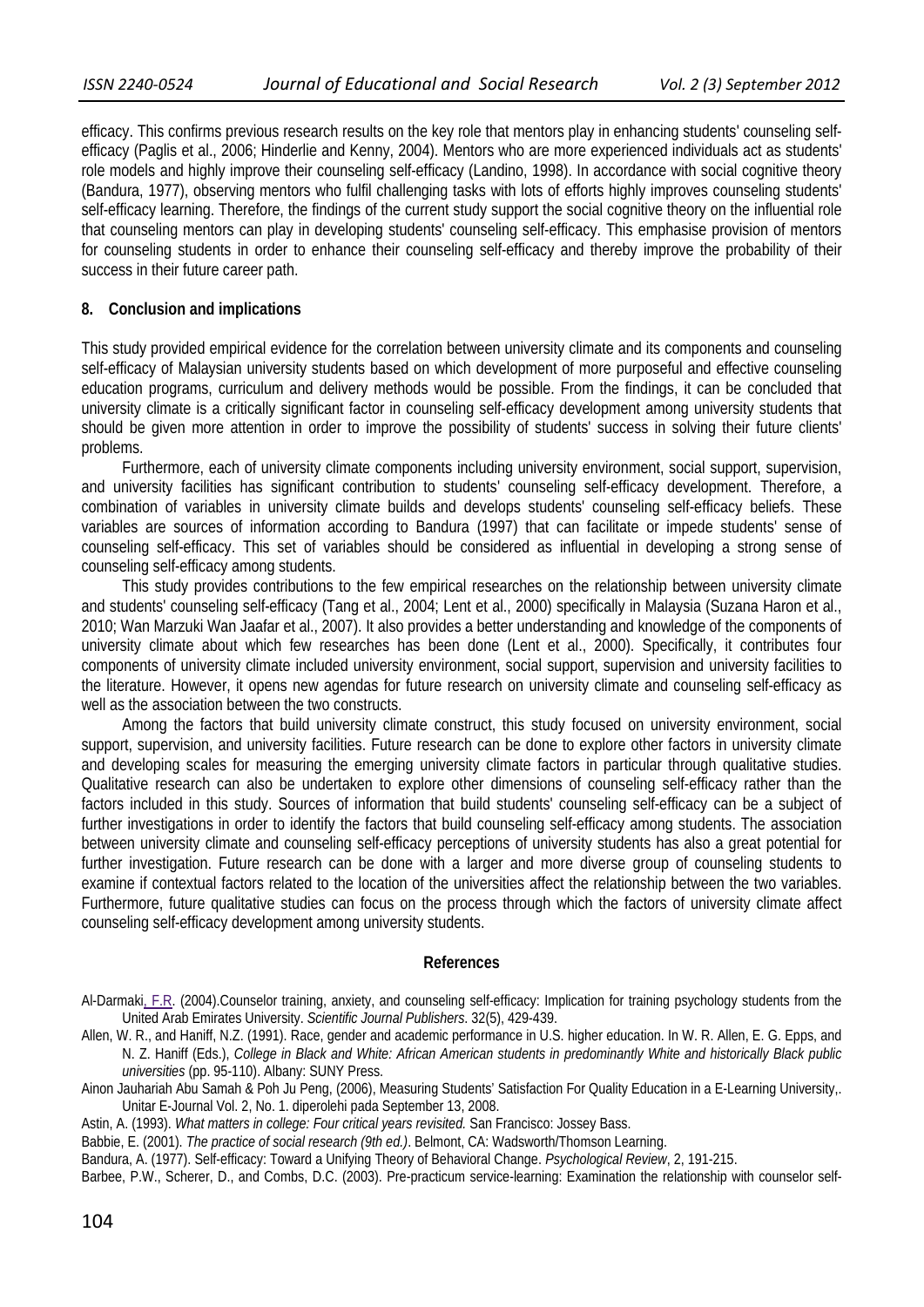efficacy and anxiety. *Counselor Education and Supervision,* 43,108-119*.* 

Bernard, J. M. & Goodyear, R. K. (2004). *Fundamentals of clinical supervision*. Boston, MA:Pearson.

- Betz, N.E. (2004).Contributions of Self-Efficacy Theory to Career Counseling: A Personal Perspective. *Career Development Quarterly*, 52, 34-352.
- Bickman , L.,& Rog, D. (Eds.)(1998). *Handbook of applied social research methods*. Newbury Park, CA:Sage.
- Booker, K.C. (2007). Likeness, comfort, and tolerance: Examining Africa American adolescent's sense of school belonging. *The Urban Review,39*301-317.doi:10.1007/s11256-007-0053-y.
- Bradley, C., and Fiorini, J. (1999) .Evaluation of counseling practicum: National study of programs accredited by CACREP. Counselor Education and Supervision, 39,110-111.
- Byars, A. M., and Hackett, G. (1998). Applications of social cognitive theory to the career development of women of colour. *Applied & Preventative Psychology*, 7, 255-267.
- Carroll, Cathryn A. and Linda S. Garavalia. (2004). Factors contributing to the Academic Achievement of Pharmacy Students: Use of the Goal-Efficacy Framework. *Am J. Pharm Educ*. 68, (4), article 88.
- Carshwell ,T.H.,and Dooley,K.( 2001).The impact of supervision on counselor self-efficacy. *Clinical supervision,* 20*,* 39-47.
- Castillo, L. G., Conoley, C. W., Choi-Pearson, C., Archuleta, D. J., Van Landingham, A., & Phoummarath, M. J.(2006). University environment as a mediator of Latino ethnic identity and persistence attitudes. *Journal of Counseling Psychology*, 53, 267-271.
- Clark, S.L. (2006).The effect of specific versus generalized feedback on counseling self-efficacy of counselors-in-training. *Dissertation Abstract.*
- Constantine, M.G. (2001). Predictors of observer ratings of multicultural counseling competence in Black, Latino, and White American trainees. *Journal of Counseling Psychology*, 48, 456-462.
- Cress, C. M. (2002). Campus climate. In A. M.Martinez, and K. A. Renn (Eds.), *Women in higher education: An encyclopaedia* (pp. 390– 397). Santa Barbara, CA: ABC-CLIO, Inc.
- Crutchfield ,L.B., and Borders, D. (1997). Impact of two clinical peer supervision models on practicing school counselors. *Journal of counseling and Development,*75*,* 219-230.
- Daniels, J. A. (1997). The influence of performance feedback and causal attributions upon ratings of counseling self-efficacy. *Dissertation Abstracts International.*
- Daniels, J. A., and Larson, L. M. (2001). The impact of performance feedback on counseling self efficacy and counselor anxiety. Counselor Education and Supervision, 41, 120-130.
- Davis, R.B.(1991).Social support networks and trader graduate student academic-success-related outcomes: A comparison of black students on black white campuses.In W.R.Allen,(Eds.), College in black and white(pp.143-157). Albany: State University of New York Press.
- DeWitz ,S.J., and Walsh, W.B. (2002). Self-efficacy and college student satisfaction. *Journal of career Assessment,* 10,315-326.
- Dunkley, D.M., Blankstein, K.R., Halsall, J., Williams, M., and Winkworth,.G. (2000).The relation between perfectionism and distress: Hassles, coping, and perceived social support as mediators and moderators. *Journal of Counseling Psychology*,47, 437-453.
- Dwyer, A.L., and Cummings. L.C. (2001). Stress, self-efficacy, social support and coping strategies in university students. *Journal of counseling*, 35, 3.
- Edman, J. L., and Brazil, B. (2007). Perceptions of campus climate, academic efficacy and academic success among community college students: an ethnic comparison. *Journal of Social Psychology of Education.* 12(3), 371-383.
- Fernando, D. M., & Hulse-Killacky, D. (2005). The relationship of supervisory styles to satisfaction with supervision and perceived selfefficacy of master's-level counseling students. Counselor Education and Supervision, 44, 293–304.
- Foster, L., Dale, S., Brown, R. (2007). How Caregivers and Workers Fared in Cash and Counseling. *Health Services Research,* 42(1), 510-532.
- Friedlander, M.L., Keller, K. E., Peca-Baker, T. A., and Olk, M. E. (1986). Effects of role conflict on counselor trainees' self-statements, anxiety level, and performance. *Journal of Counseling Psychology*, 33, 73-77.
- Fuertes, J., and Sedlacek, W. (1994). Predicting the academic success of Hispanic college students using SAT scores. College Student Journal, 28, 350–352.
- Gloria, A. M., Castellanos, J., & Orozco, V. (2005). Perceived Educational Barriers, Cultural Fit, Coping Responses, and Psychological WellBeing of Latina Undergraduates. Hispanic Journal of Behavioral Sciences, 27, 161-183.
- Gloria, A.M., and Ho, T.A. (2003). Environmental, social, and psychological experiences of Asian American undergraduates: Examining issues of academic persistence. *Journal of Counseling and Development,* 93-105.
- Gloria, A.M. (1993). *Psychosocial factors influencing the academic persistence of Chicano/a undergraduates*. Unpublished doctoral dissertation, Arizona State University, Tempe.
- Gloria, A. M., and Robinson-Kurpius, S. E. (1996). The validation of the cultural congruity scale and the university environment scale with Chicano/ a students. *Hispanic Journal of Behavioral Sciences,* 18*,* 533–549.
- Gloria, A.M., Robinson Kurpius, S.E., Hamilton, K.D., and Willson, M.S. (1999). African American students persistence at a predominantly White university: Influences of social support, university comfort, and self-beliefs. *Journal of College Student Development*, 40, 257-268.
- Griffin, O. T. (1992). The impacts of academic and social integration for Black students in higher education. In M. Lang and C. A. Ford (Eds.), *Strategies for retaining minority students in higher education* (pp. 25-44). Springfield, IL: Charles C Thomas.
- Hackett, G., Betz, N.E., Casas, J. M., and Rocha-Singh, I.A. (1992). Gender, ethnicity, and social cognitive factors predicting the academic achievement of students in engineering. *Journal of Counseling Psychology,* 39, 527-538.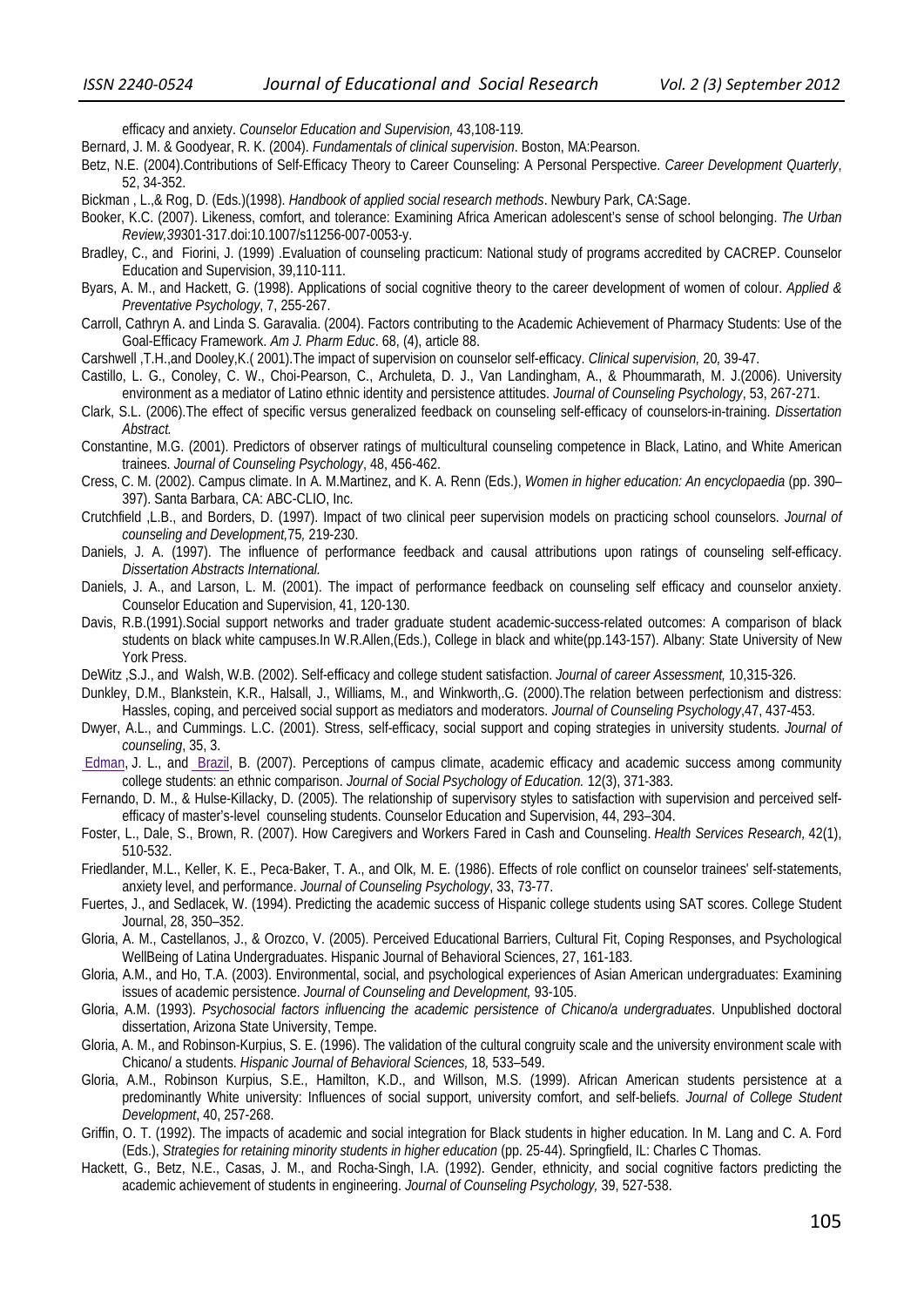- Hackett, G., and Betz, N.E. (1981). A self-efficacy approach to the career development of women. *Journal of Vocational Behaviour,*18, 326-336.
- Suzana Haron, Wan Marzuki Wan Jaafar, Maznah Baba. (2010).The influence of school climate towards counselor's self-efficacy. *Journal of Social Behavioural Science,* 445-448.
- Hart, J., and Fellabaum, J. (2008). Analyzing campus climate studies: Seeking to define and understand. Journal of Diversity in Higher Education, 1(4), 222-234.
- Hinderlie, H., and Kenny, M. (May/June, 2004). Attachment, social support, and college adjustment among black students at predominantly white universities. *Journal of College Student Development*, 43(3), 327-40.
- Israelashviri, M., and Socher, P. (2007). An examination of a Counselor Self-Efficacy Scale (COSE) using an Israeli Sample. *International Journal for the Advancement of Counseling*, 29(1), 1–9.
- Judge, T.A., & Bono, J.E. (2001) Relationship of core self-evaluations traits—self-esteem, generalized self-efficacy, locus of control, and emotional stability—with job satisfaction and job performance: A meta-analysis. Journal of Applied Psychology, 86, 80 –92.
- Klomegah, Roger Yao, (2007). Predictors of academic performance of university students: an application of the goal efficacy model. *College Student Journal*.41 (2), 407-415.
- Lane, A.M., Hall, R.J., and Lane, J. (2004). Self-efficacy and statistics performance among Sport Studies Students. *Teaching in Higher Education*, 9 (4).
- Lane, E.J., Daugherty, T.K., and Nyman, S.J. (1998). Feedback on ability in counseling, self-efficacy, and persistence on task. *Psychological Reports,* 83,113-114.
- Landino, R. A., and Owen, S. V. (1988). Self-efficacy in university faculty. Journal of Vocational Behavior, 33, 1-14.
- Larson, L. M., and Daniels, J. A. (1998). Review of counseling self-efficacy literature. *The Counseling Psychologist,* 26*,* 179-218.
- Larson, L. M., Suzuki, L. A., Gillespie, K. N., Potenza, M. T., Bechtel, A. T., and Toulouse, A. L. (1992). Development and validation of the counseling self-estimate inventory*. Journal of Counseling Psychology*, 39, 105–120.
- Lent, R.W., Schmidt, J. and Schmidt, L. (2006) Collective efficacy beliefs in student work teams: Relation to self-efficacy, cohesion, and performance*. Journal of Vocational Behavior* 68, 73-84.
- Lent, R.W., Hill, C.E., and Hoffman, M.A. (2003). Development and validation of the Counselor Activity Self-efficacy scale. *Journal of Counseling Psychology*, 50, 97–108.
- Lent, R. W., Brown, S. D., and Hackett, G. (2000). Contextual supports and barriers to career choice: A social cognitive analysis. *Journal of Counseling Psychology,* 47*,* 36-49.
- Lent, R.W., Hackett, G. and Brown, S.D. (1998). Extending social cognitive theory to counselor training: Problems and prospects. *The Counseling Psychologist*, 26, 295–306.
- Lent, R.W., Brown, D.D., and Hackett, G. (1994). Toward a unifying social cognitive theory of career and academic interest, choice, and performance. *Journal of Vocational Behavior,* 45(1), 79-122.
- Littrell, J.M., Lee-Borden, N., and Lorenz, J.A. (1979). A developmental framework for counseling supervision. *Counselor Education and Supervision,* 19*,* 119-136.
- Love, D., Trammell, A.M., and Cartner, J. (2010). Transformational leadership, campus climate and its impact on student retention. *Journal of Organizational Culture, Communications and Conflict*, 14(2): 75-81.
- Lundberg, O, Yngwe, MA, Stjame, Bjork, L and Fritzell, J (2008) The Nordic Experience: Welfare States and Public Health, Stockholm: Centre for Health Equity Studies, Stockholm University
- Manstead, A.S.R., and Van-Eekelen, S. A. M. (1998). Distinguishing between perceived behavioral .control and self-efficacy in the domain of academic intentions and behaviors. *Journal of Applied Social Psychology,* 28, 1375-1392.
- Roblyer, M. D., and Marshall, J. C. (2002-2003). Predicting success of virtual high school students: preliminary results from an educational success prediction instrument. Journal of Research on Technology in Education, 35(2), 241-255.
- Nebbitt, V. (2009). Self-Efficacy in African American adolescent males. *Journal of Black Psychology*, 35(3), 295-316.
- Nelson, M. L., and Friedlander, M. L. (2001). A close look at conflictual supervisory relationships: The trainee's perspective. *Journal of Counseling Psychology*, 48, 384-395.
- Newby-Fraser, E., and Schlebusch, L. (1998). Social support, self-efficacy and assertiveness as mediators of student stress. *Psychology: A Journal of Human Behavior*, 34(3-4), 61-69.
- Nilsson, J. E., and Duan, C. (2007). Experiences of prejudice, role difficulties, and counseling self-efficacy among U.S. racial and ethnic minority students working with White supervisors. *Journal of Multicultural Counseling and Development,* 35, 219–229.
- Maldonado, J. (2008). The Influence of Gender Identification and Self-Efficacy on Counseling Students. *Journal of multicultural ,gender and minority studies*, 2(1),1-15.
- Nilsson, J. E., and Duan, C. (2007). Experiences of prejudice, role difficulties, and counseling self-efficacy among U.S. racial and ethnic minority students working with White supervisors. *Journal of Multicultural Counseling and Development, 35,* 219–229.
- Paglis, L., Green, S., & Bauer, T. (2006). Does adviser mentoring add value? A longitudinal study of mentoring and doctoral student outcomes. Research in Higher Education, 47 (4), 451-476.
- Pajares, F., and Schunk, D.H. (2001). Self beliefs and school success: Self-efficacy, self-concept, and school achievement. In R. Riding and S. Rayner (eds.). *Perception.* London: Ablex Publishing, 239-266.
- Pajares, F. (1996).*Assessing self efficacy Beliefs and academic success: The case for specifity and correspondence*. Paper presented at the Annual Metting of the American Educational Esearch Association, New York.
- Peterson, M.W., and Spencer, M.G. (1990). *Understanding academic culture and climate*. In W. G. Tierney (Ed.), Assessing academic climates and cultures. New directions for institutional research .68, 3-18.San Francisco: Jossey-Bass.